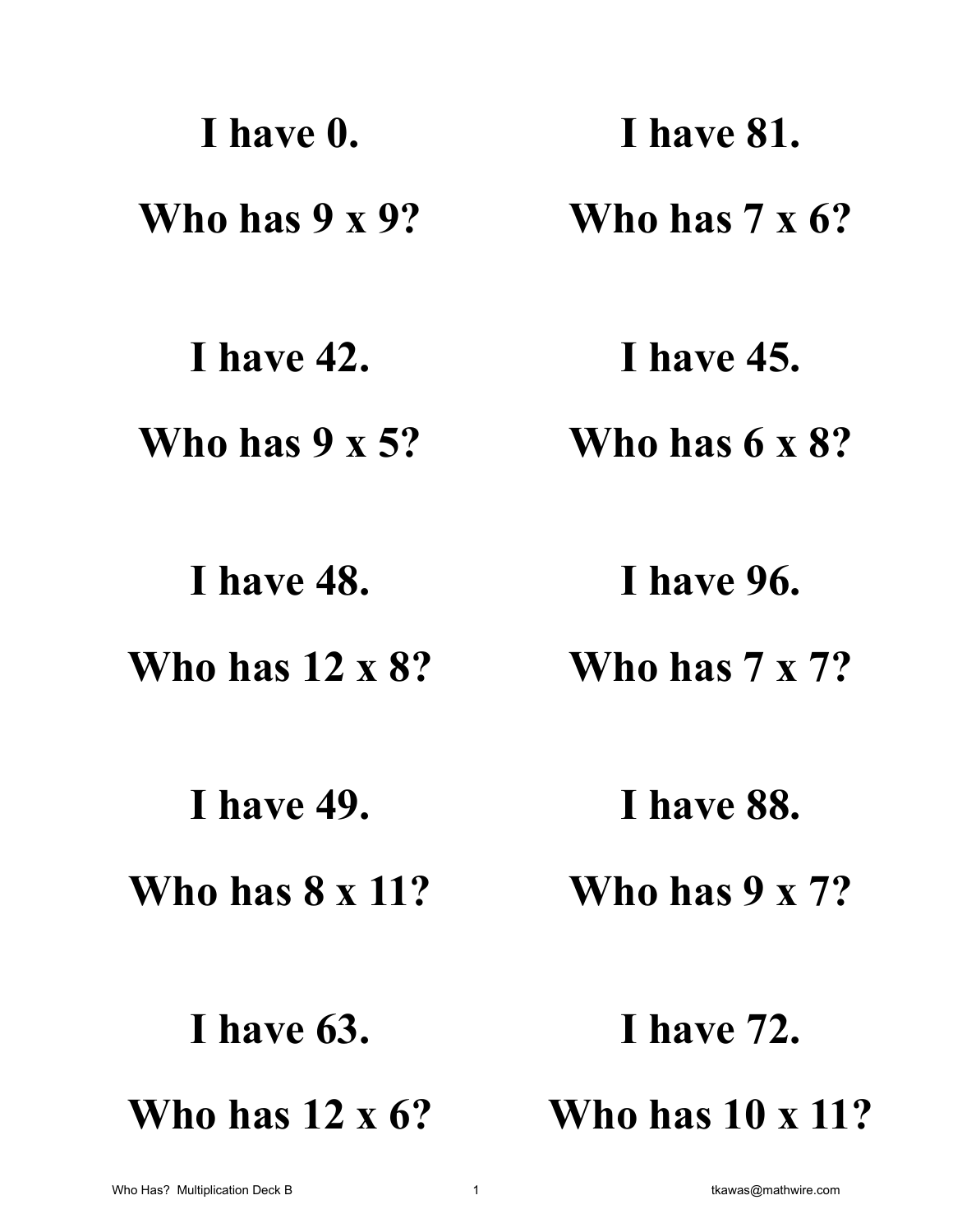| <b>I</b> have 110.      | <b>I</b> have 56.       |
|-------------------------|-------------------------|
| Who has $7 \times 8$ ?  | Who has $6 \times 6$ ?  |
| <b>Thave 36.</b>        | I have 64.              |
| Who has $8 \times 8$ ?  | Who has $10 \times 7$ ? |
| <b>Thave 70.</b>        | <b>I</b> have 144.      |
| <b>Who has 12 x 12?</b> | <b>Who has 11 x 7?</b>  |
| <b>I</b> have 77.       | <b>I</b> have 108.      |
| Who has $9 \times 12$ ? | <b>Who has 10 x 8?</b>  |
| I have 80.              | <b>I</b> have 54.       |
| Who has $9 \times 6$ ?  | <b>Who has 7 x 12?</b>  |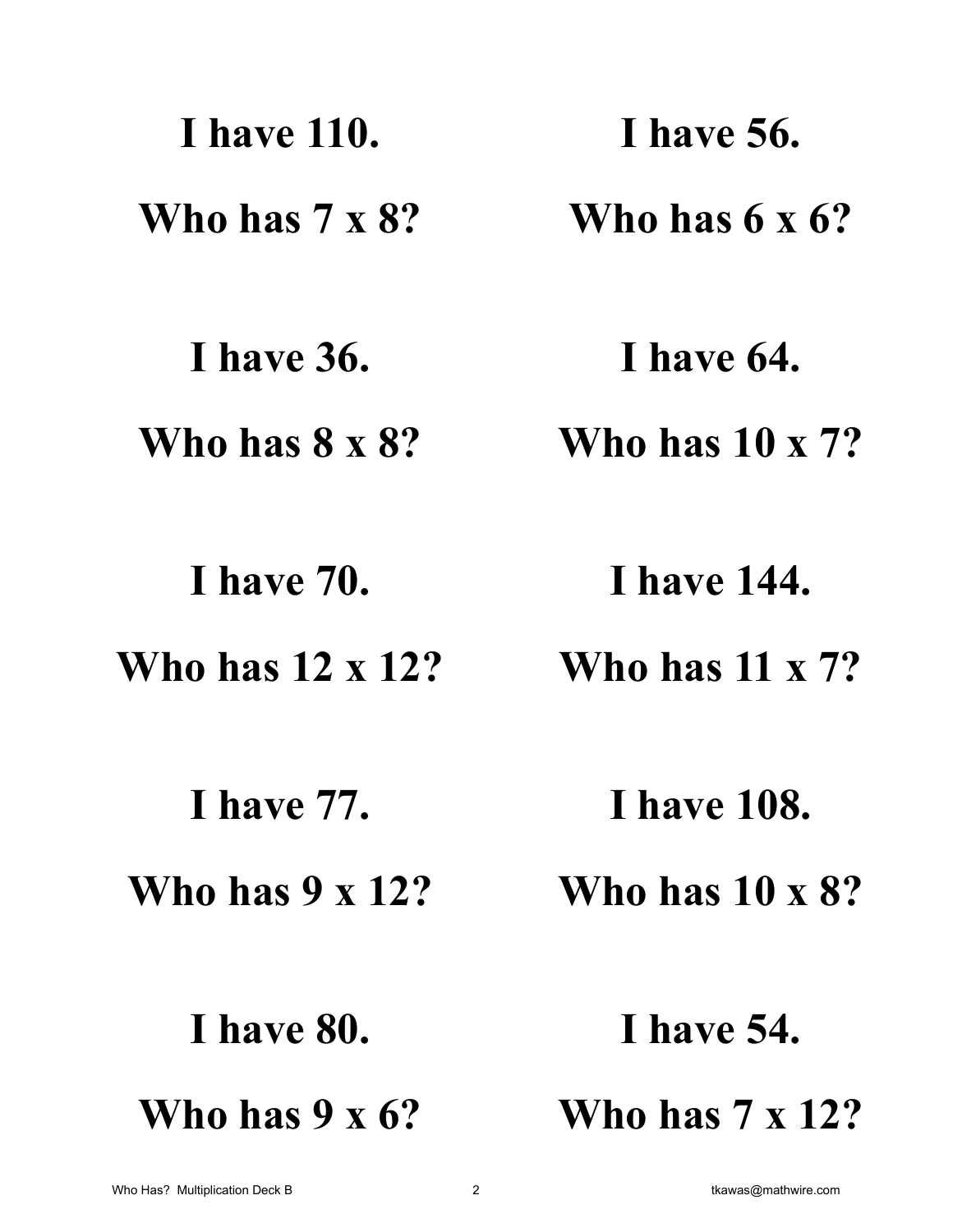| I have 84.              | I have 60.              |
|-------------------------|-------------------------|
| Who has $10 \times 6$ ? | <b>Who has 11 x 12?</b> |
| <b>I</b> have 132.      | I have 90.              |
| Who has $9 \times 10$ ? | Who has $8 \times 5$ ?  |
| <b>I</b> have 40.       | <b>I</b> have 100.      |
| Who has 10 x 10?        | Who has $6 \times 11$ ? |
| I have 66.              | <b>I</b> have 121.      |
| <b>Who has 11 x 11?</b> | <b>Who has 10 x 12?</b> |
| <b>Thave 120.</b>       | <b>I</b> have 99.       |
| Who has $9 \times 11$ ? | Who has $9 \times 0?$   |